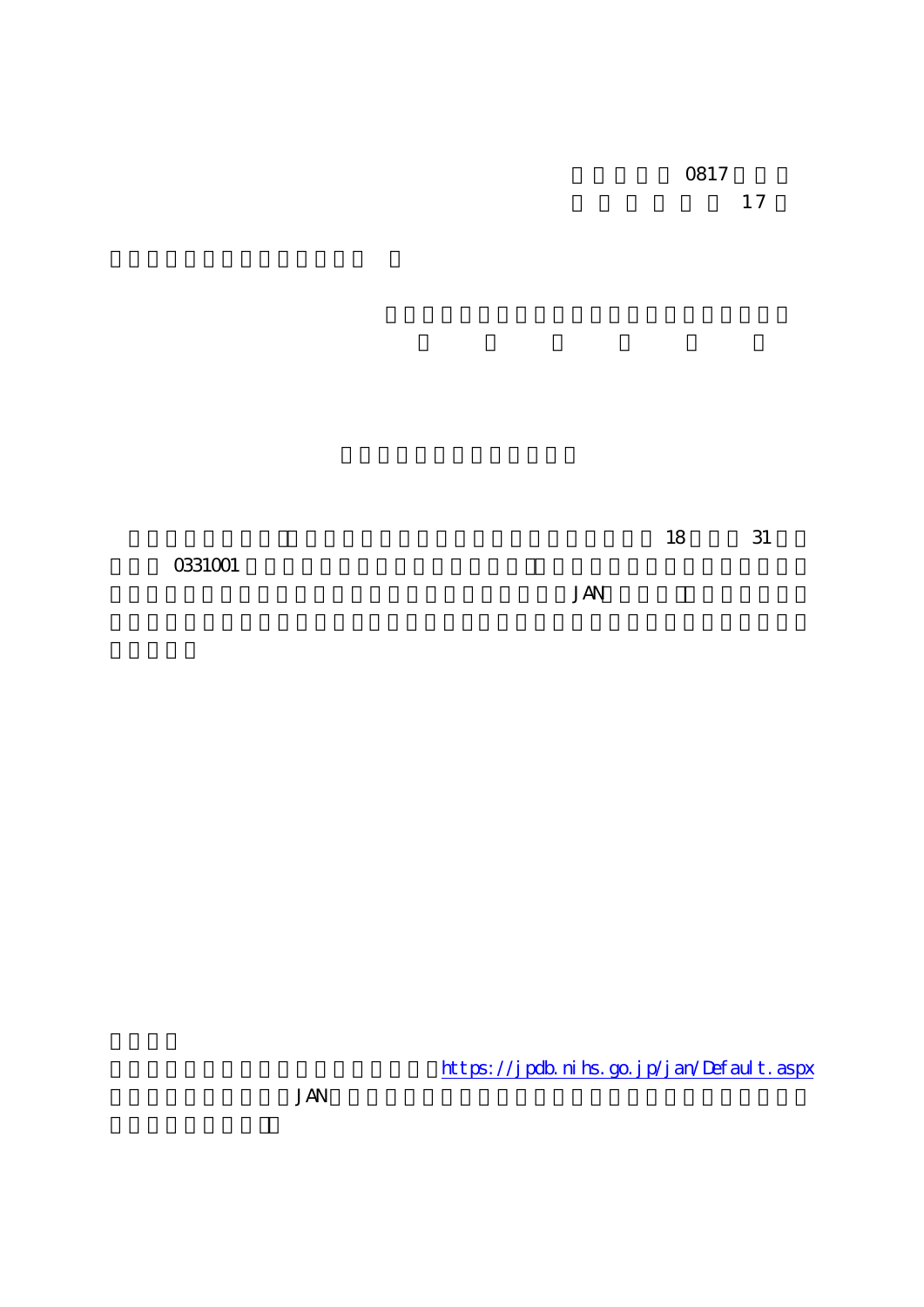(別表2) INN に収載された品目の我が国における医薬品一般的名称

(平成 18 年 3 月 31 日薬食審査発第 0331001 号厚生労働省医薬食品局審査管理課長通知に示す別表2)

登録番号 302-5-B2

JAN (日本名):ロペグインターフェロン アルファー2b (遺伝子組換え)

JAN (英名): Ropeginterferon Alfa-2b (Genetical Recombination)

アミノ酸配列及びジスルフィド結合

PCDLPQTHSL GSRRTLMLLA QMRRISLFSC LKDRHDFGFP QEEFGNQFQK

AETIPVLHEM IQQIFNLFST KDSSAAWDET LLDKFYTELY QQLNDLEACV IQGVGVTETP LMKEDSILAV RKYFQRITLY LKEKKYSPCA WEVVRAEIMR

SFSLSTNLQE SLRSKE

P1:PEG 化部位

ポリエチレングリコールの結合様式



C<sub>865</sub>H<sub>1356</sub>N<sub>230</sub>O<sub>256</sub>S<sub>9</sub> (タンパク質部分)

ロペグインターフェロン アルファー2b は、インターフェロン アルファー2b (遺伝子組換え) 類縁体で あり, N 末端に Pro が付加され, 2 本のメトキシポリエチレングリコール鎖(分子量:約43,000)がリンカ ーを介して結合している (PEG 結合部位: Pro1 残基). ロペグインターフェロン アルファー2b は, 166 個のアミノ酸残基からなる PEG 化タンパク質(分子量:約 61,000)である.

Ropeginterferon Alfa-2b is Interferon Alfa-2b (Genetical Recombination) analog in which Pro is attached to Nterminus, to which two methoxy polyethylene glycol polymers (molecular weight: ca. 43,000) are bound via a linker (pegylation site: Pro1 residue). Ropeginterferon Alfa-2b is a pegylated protein (molecular weight: ca. 61,000) consisting of 166 amino acid residues.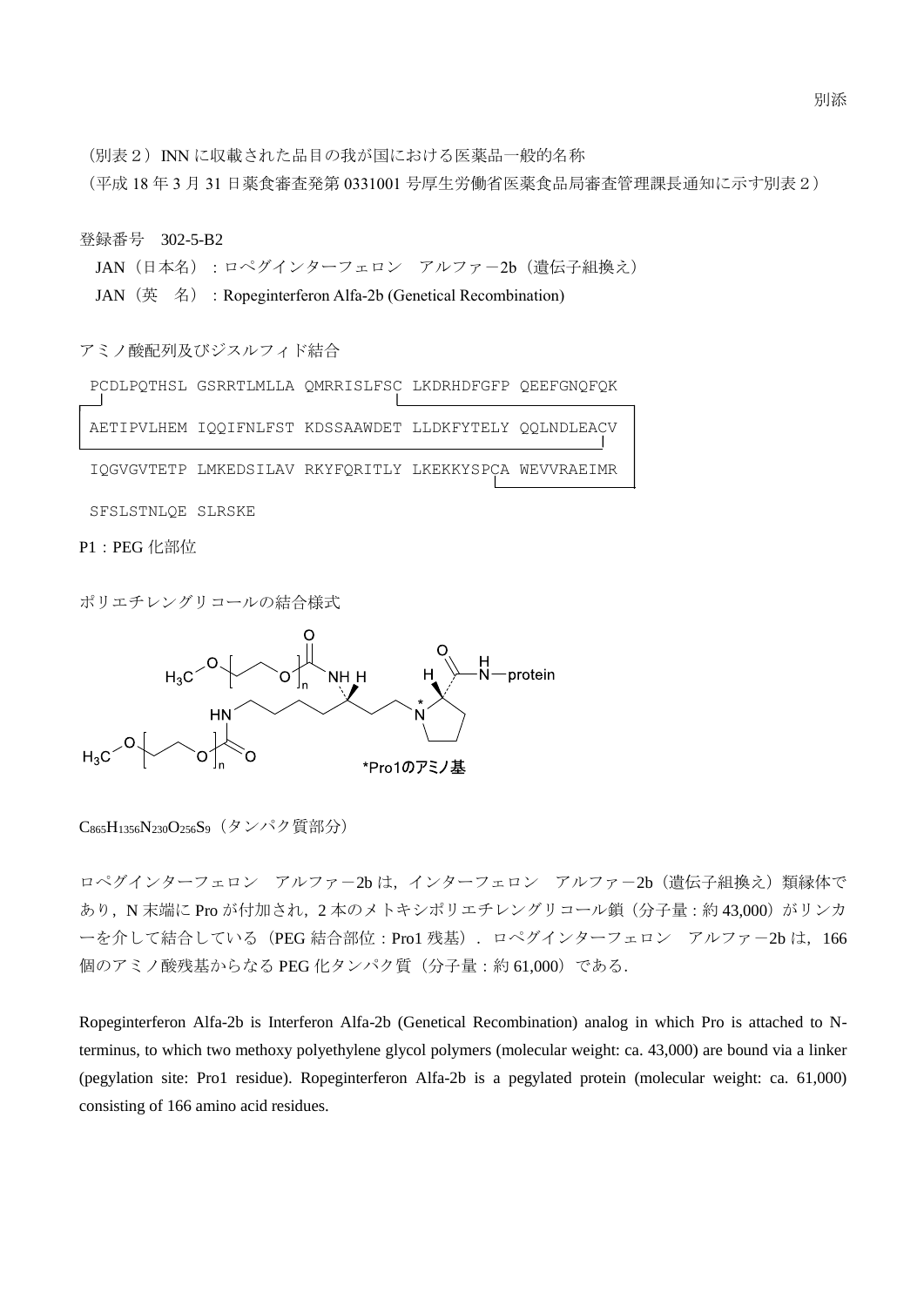JAN(日本名):デルシメラゴン リン酸

JAN(英 名):Dersimelagon Phosphoric Acid



 $C_{36}H_{45}F_{4}N_{3}O_{5}$  •  $H_{3}PO_{4}$ 

1-{2-[(3*S*,4*R*)-1-[(3*R*,4*R*)-1-シクロペンチル-3-フルオロ-4-(4-メトキシフェニル)ピロリジン-3-カルボニル]- 4-(メトキシメチル)ピロリジン-3-イル]-5-(トリフルオロメチル)フェニル}ピペリジン-4-カルボン酸 一リ ン酸

1-{2-[(3*S*,4*R*)-1-[(3*R*,4*R*)-1-Cyclopentyl-3-fluoro-4-(4-methoxyphenyl)pyrrolidine-3-carbonyl]- 4-(methoxymethyl)pyrrolidin-3-yl]-5-(trifluoromethyl)phenyl}piperidine-4-carboxylic acid monophosphoric acid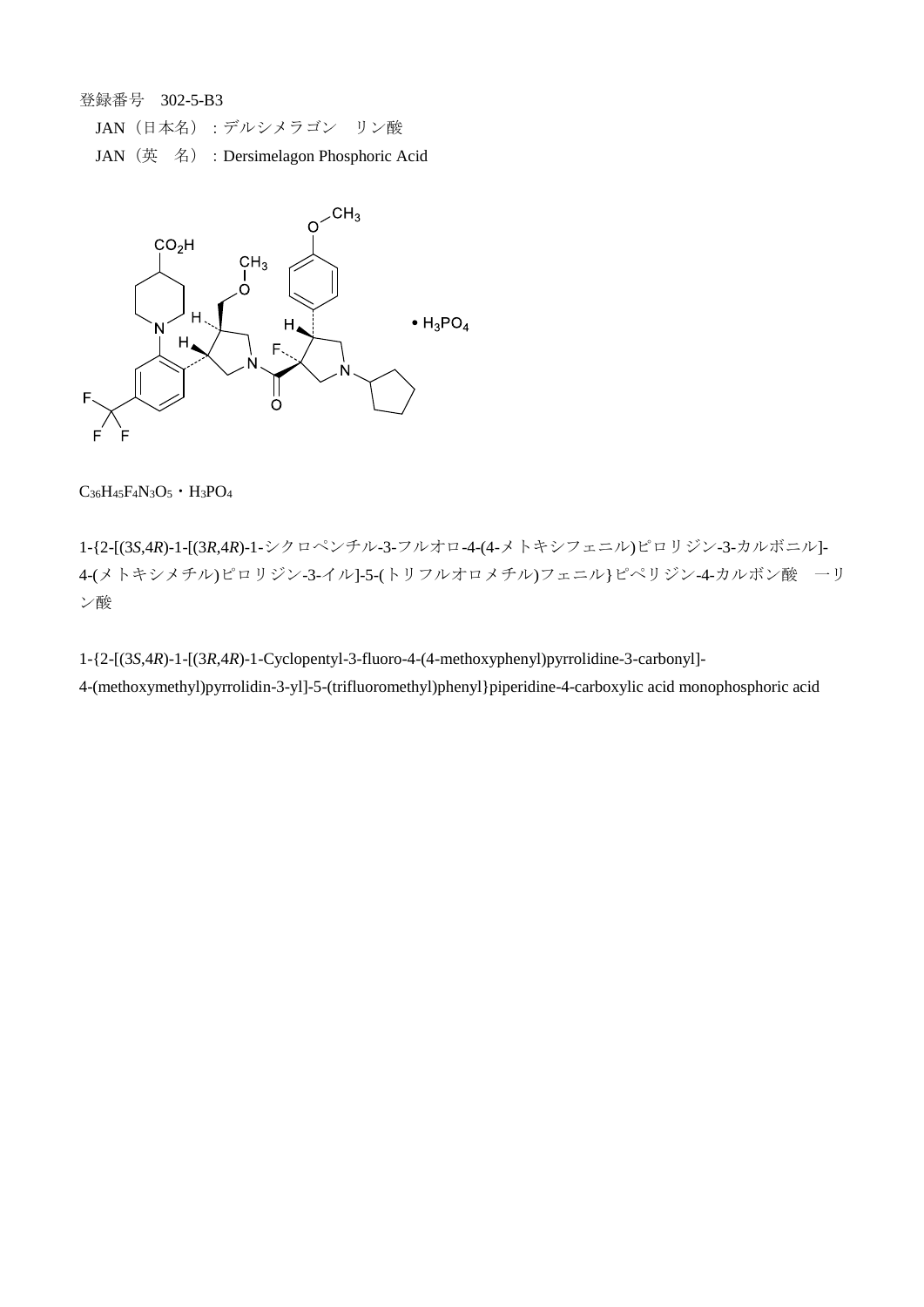JAN (日本名):ロザノリキシズマブ (遺伝子組換え) JAN (英 名) : Rozanolixizumab (Genetical Recombination)

アミノ酸配列及びジスルフィド結合

#### L鎖

DIQMTQSPSS LSASVGDRVT ITCKSSQSLV GASGKTYLYW LFQKPGKAPK RLIYLVSTLD SGIPSRFSGS GSGTEFTLTI SSLQPEDFAT YYCLQGTHFP HTFGQGTKLE IKRTVAAPSV FIFPPSDEQL KSGTASVVCL LNNFYPREAK VQWKVDNALQ SGNSQESVTE QDSKDSTYSL SSTLTLSKAD YEKHKVYACE VTHQGLSSPV TKSFNRGEC

## H鎖

EVPLVESGGG LVQPGGSLRL SCAVSGFTFS NYGMVWVRQA PGKGLEWVAY IDSDGDNTYY RDSVKGRFTI SRDNAKSSLY LQMNSLRAED TAVYYCTTGI VRPFLYWGQG TLVTVSSAST KGPSVFPLAP CSRSTSESTA ALGCLVKDYF PEPVTVSWNS GALTSGVHTF PAVLQSSGLY SLSSVVTVPS SSLGTKTYTC NVDHKPSNTK VDKRVESKYG PPCPPCPAPE FLGGPSVFLF PPKPKDTLMI SRTPEVTCVV VDVSQEDPEV QFNWYVDGVE VHNAKTKPRE EQFNSTYRVV SVLTVLHQDW LNGKEYKCKV SNKGLPSSIE KTISKAKGQP REPQVYTLPP SQEEMTKNQV SLTCLVKGFY PSDIAVEWES NGQPENNYKT TPPVLDSDGS FFLYSRLTVD KSRWQEGNVF SCSVMHEALH NHYTQKSLSL SLGK

H鎖N294:糖鎖結合: H鎖K444:部分的プロセシング L鎖C219 – H鎖C131, H鎖C223 – H鎖C223, H鎖C226 – H鎖C226 : ジスルフィド結合

主な糖鎖の推定構造

 $\left\{\n\begin{array}{l} (\beta1-4)\text{GlcNAc}(\beta1-2)\text{Man}(\alpha1-6) \\ (\beta1-4)\text{GlcNAc} \\ (\beta1-4)\text{GlcNAc} \end{array}\n\right\}^{Fuc(\alpha1-6)}$ Man( $\beta1-4$ )GlcNAc( $\beta1-4$ )GlcNAc Gal<sub>0-2</sub>

C<sub>6462</sub>H<sub>9984</sub>N<sub>1704</sub>O<sub>2016</sub>S<sub>44</sub> (タンパク質部分, 4本鎖) H鎖 C<sub>2174</sub>H<sub>3350</sub>N<sub>572</sub>O<sub>670</sub>S<sub>16</sub> L鎖 C<sub>1057</sub>H<sub>1646</sub>N<sub>280</sub>O<sub>338</sub>S<sub>6</sub>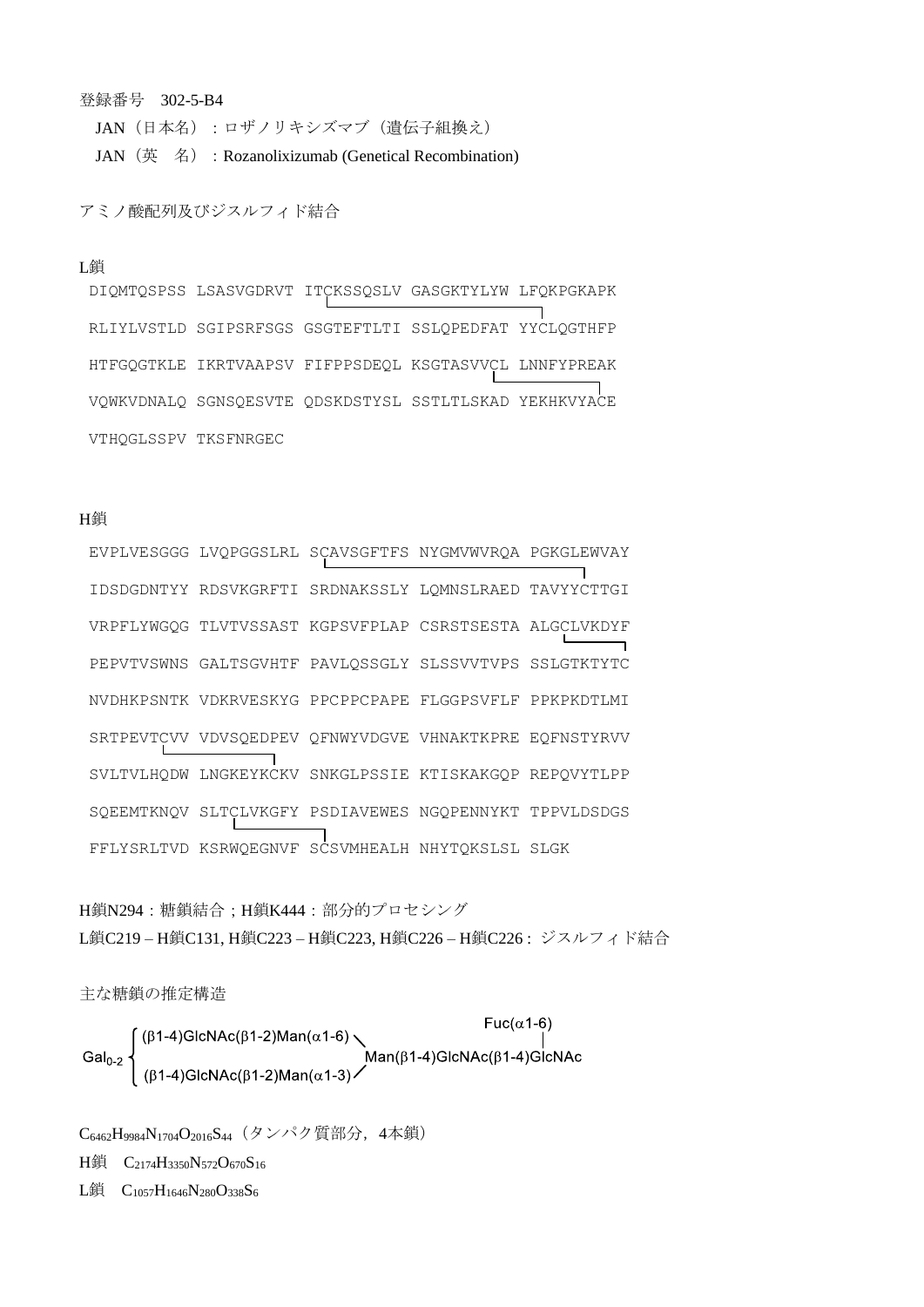ロザノリキシズマブは、遺伝子組換えヒト化及びキメラ抗ヒト新生児型Fc受容体 (FcRn) モノクローナル 抗体であり、H鎖はラット抗FcRn抗体の相補性決定部、ヒトフレームワーク部及びヒトIgG4の定常部から なり、L鎖はラット抗FcRn抗体の可変部及びヒトIgGの定常部からなる. H鎖の225番目のアミノ酸残基は Proに置換されている. ロザノリキシズマブは、チャイニーズハムスター卵巣細胞により産生される. ロザ ノリキシズマブは,444 個のアミノ酸残基からなるH鎖(γ4鎖)2本及び219個のアミノ酸残基からなるL鎖 (κ鎖)2本で構成される糖タンパク質(分子量:約148,000)である.

Rozanolixizumab is a recombinant humanized and chimeric anti-human neonatal Fc receptor (FcRn) monoclonal antibody in which the H-chains are composed of complementarity-determining regions derived from rat anti-FcRn monoclonal antibody, human framework regions and a human IgG4 constant regions and the L-chains are composed of variable regions derived from rat anti-FcRn antibody and human IgG constant regions. The amino acid residue at position 225 in the H-chain is substituted by Pro. Rozanolixizumab is produced in Chinese hamster ovary cells. Rozanolixizumab is a glycoprotein (molecular weight: ca. 148,000) composed of 2 H-chains (γ4-chains) consisting of 444 amino acid residues each and 2 L-chains (κ-chains) consisting of 219 amino acid residues each.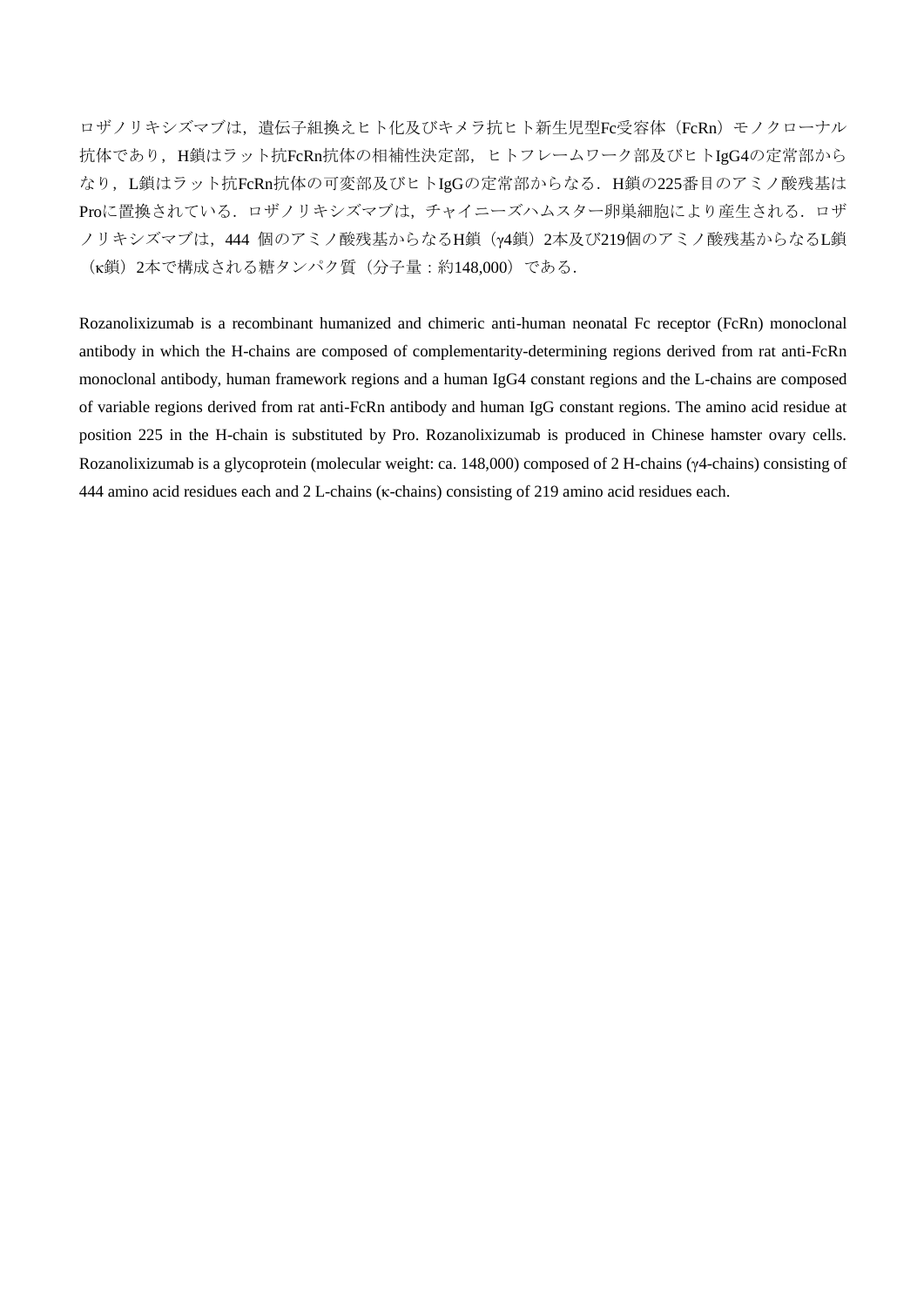JAN (日本名):フェラジリマブ (遺伝子組換え) JAN (英名): Feladilimab (Genetical Recombination)

アミノ酸配列及びジスルフィド結合

## L鎖

EIVLTQSPAT LSLSPGERAT LSCSASSSVS YMHWYQQKPG QAPRLLIYDT SKLASGIPAR FSGSGSGTDY TLTISSLEPE DFAVYYCFOG SGYPYTFGOG TKLEIKRTVA APSVFIFPPS DEQLKSGTAS VVCLLNNFYP REAKVQWKVD NALOSGNSOE SVTEODSKDS TYSLSSTLTL SKADYEKHKV YACEVTHQGL SSPVTKSFNR GEC

#### H鎖

QVQLVQSGAE VKKPGSSVKV SCKASGYTFT DYAMHWVRQA PGQGLEWMGL ISIYSDHTNY NQKFQGRVTI TADKSTSTAY MELSSLRSED TAVYYCGRNN YGNYGWYFDV WGOGTTVTVS SASTKGPSVF PLAPCSRSTS ESTAALGCLV KDYFPEPVTV SWNSGALTSG VHTFPAVLOS SGLYSLSSVV TVPSSSLGTK F TYTCNVDHKP SNTKVDKRVE SKYGPPCPPC PAPEFEGGPS VFLFPPKPKD TLMISRTPEV TCVVVDVSQE DPEVQFNWYV DGVEVHNAKT KPREEQFNST YRVVSVLTVL HODWLNGKEY KCKVSNKGLP SSIEKTISKA KGOPREPOVY TLPPSOEEMT KNOVSLTCLV KGFYPSDIAV EWESNGOPEN NYKTTPPVLD SDGSFFLYSR LTVDKSRWQE GNVFSCSVMH EALHNHYTQK SLSLSLGK

H鎖 O1:部分的ピログルタミン酸: H鎖 N298:糖鎖結合: H鎖 K448:部分的プロセシング L鎖 C213-H鎖 C135, H鎖 C227-H鎖 C227, H鎖 C230-H鎖 C230: ジスルフィド結合

主な糖鎖の推定構造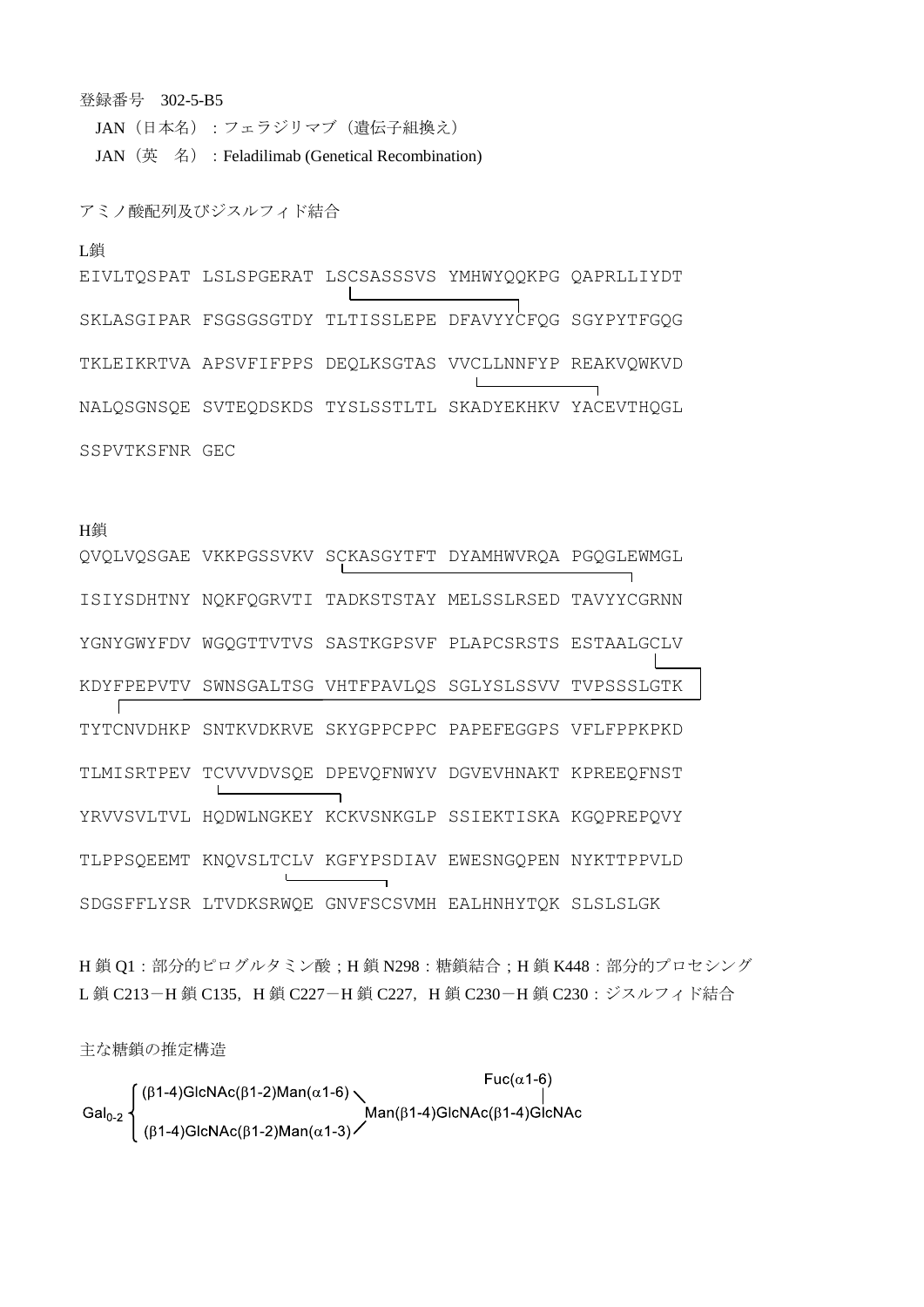C6450H9888N1696O2036S46(タンパク質部分,4本鎖)

H鎖 C<sub>2199</sub>H<sub>3368</sub>N<sub>580</sub>O<sub>685</sub>S<sub>17</sub>

L鎖 C<sub>1026</sub>H<sub>1580</sub>N<sub>268</sub>O<sub>333</sub>S<sub>6</sub>

フェラジリマブは、遺伝子組換え抗ヒト誘導性 T 細胞共刺激因子 (ICOS) モノクローナル抗体であり、そ の相補性決定部はマウス抗体に由来し,その他はヒト IgG4 に由来する.H 鎖の 229 及び 236 番目のアミノ 酸残基はそれぞれ Pro 及び Glu に置換されている. フェラジリマブは、チャイニーズハムスター卵巣細胞 により産生される. フェラジリマブは, 448 個のアミノ酸残基からなる H 鎖 (γ4 鎖) 2 本及び 213 個のア ミノ酸残基からなるL鎖(κ鎖)2本で構成される糖タンパク質(分子量:約148,000)である.

Feladilimab is a recombinant anti-human inducible T-cell costimulator (ICOS) monoclonal antibody, the complementarity-determining regions of which are derived from mouse antibody and other regions are derived from human IgG4. In the H-chain, the amino acid residues at positions 229 and 236 are substituted by Pro and Glu, respectively. Feladilimab is produced in Chinese hamster ovary cells. Feladilimab is a glycoprotein (molecular weight: ca. 148,000) composed of 2 H-chains (γ4-chains) consisting of 448 amino acid residues each and 2 L-chains (κ-chains) consisting of 213 amino acid residues each.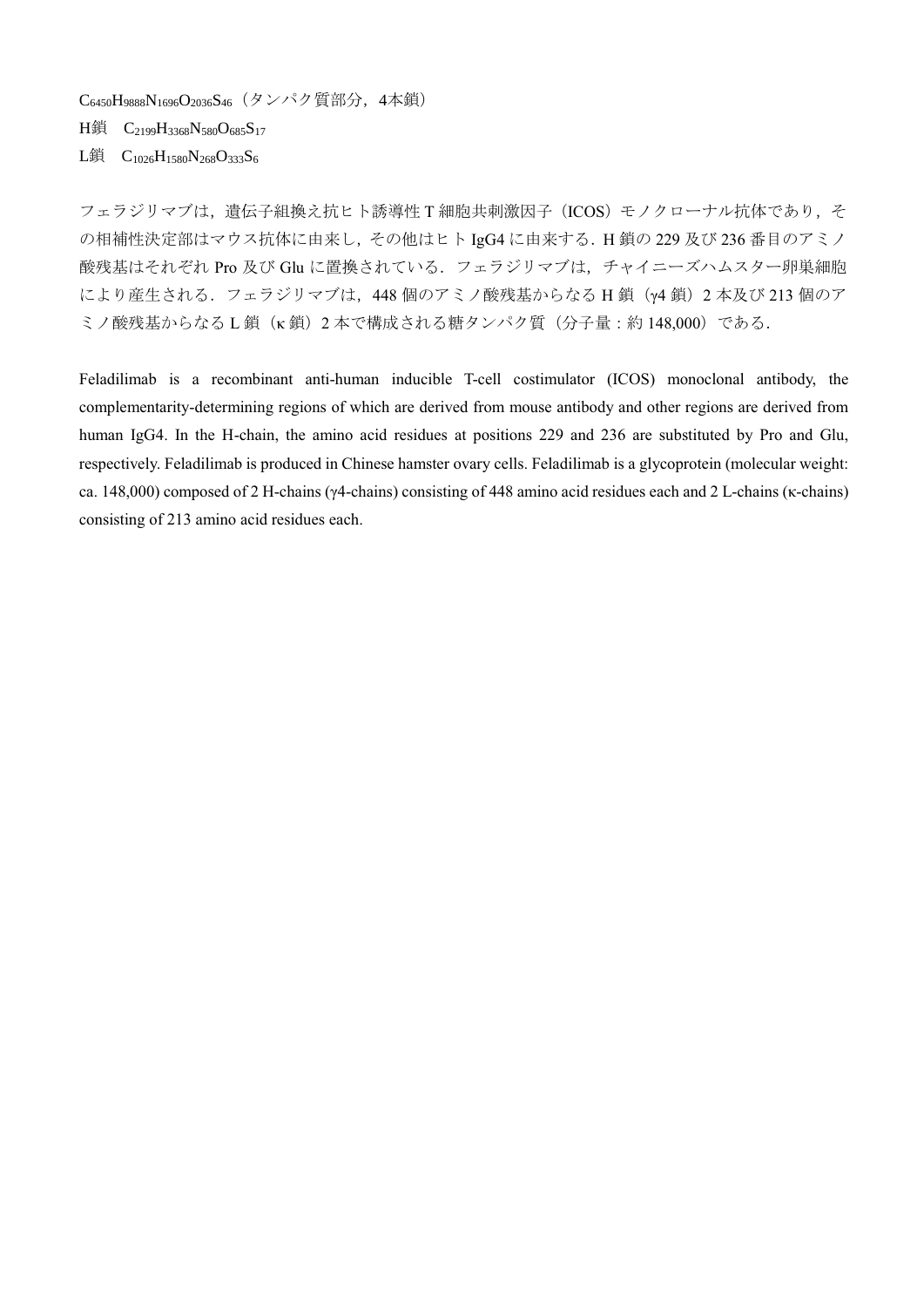JAN (日本名):アコラミジス塩酸塩

JAN(英 名):Acoramidis Hydrochloride



 $\rm{C_{15}H_{17}FN_{2}O_{3}}$   $\cdot$  HCl

3-[3-(3,5-ジメチル-1*H*-ピラゾール-4-イル)プロポキシ]-4-フルオロ安息香酸 一塩酸塩

3-[3-(3,5-Dimethyl-1*H*-pyrazol-4-yl)propoxy]-4-fluorobenzoic acid monohydrochloride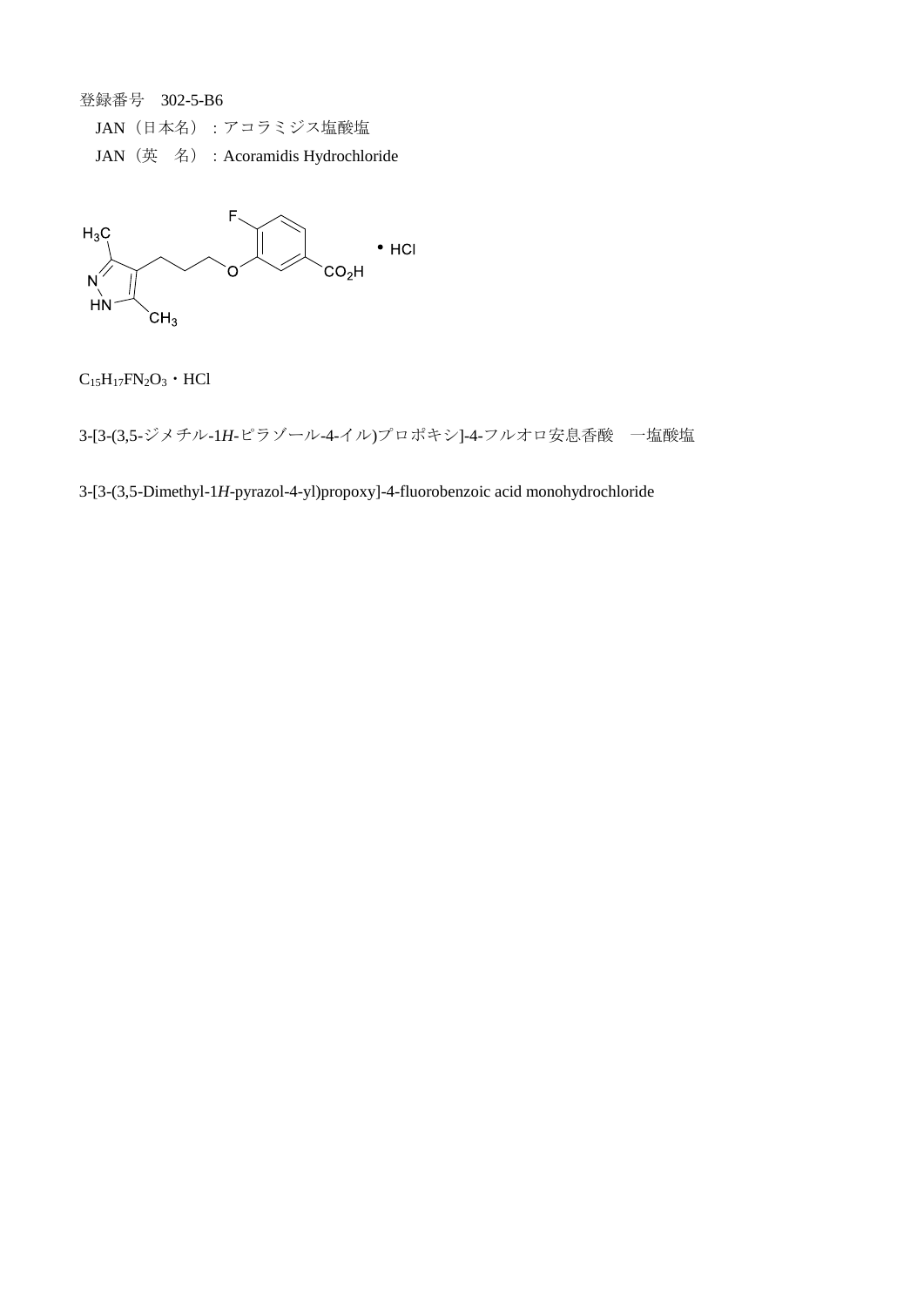JAN(日本名):レカネマブ(遺伝子組換え) JAN (英名) : Lecanemab (Genetical Recombination)

アミノ酸配列及びジスルフィド結合

| DVVMTQSPLS | LPVTPGAPAS | ISCRSSOSIV            | HSNGNTYLEW            | YLQKPGQSPK |
|------------|------------|-----------------------|-----------------------|------------|
| LLIYKVSNRF | SGVPDRFSGS | GSGTDFTLRI            | SRVEAEDVGI            | YYCFOGSHVP |
| PTFGPGTKLE | IKRTVAAPSV | FIFPPSDEQL            | KSGTASVVCL LNNFYPREAK |            |
| VOWKVDNALO | SGNSOESVTE | QDSKDSTYSL SSTLTLSKAD |                       | YEKHKVYACE |
| VTHOGLSSPV | TKSFNRGEC  |                       |                       |            |

#### H鎖

L銷

| EVOLVESGGG | LVOPGGSLRL | SCSASGFTFS | SFGMHWVROA        | PGKGLEWVAY |
|------------|------------|------------|-------------------|------------|
| ISSGSSTIYY | GDTVKGRFTI | SRDNAKNSLF | LOMSSLRAED        | TAVYYCAREG |
| GYYYGRSYYT | MDYWGQGTTV | TVSSASTKGP | SVFPLAPSSK        | STSGGTAALG |
| CLVKDYFPEP | VTVSWNSGAL | TSGVHTFPAV | LOSSGLYSLS        | SVVTVPSSSL |
| GTOTYICNVN | HKPSNTKVDK | RVEPKSCDKT | <b>HTCPPCPAPE</b> | LLGGPSVFLF |
| PPKPKDTLMI | SRTPEVTCVV | VDVSHEDPEV | KFNWYVDGVE        | VHNAKTKPRE |
| EOYNSTYRVV | SVLTVLHODW | LNGKEYKCKV | SNKALPAPIE        | KTISKAKGOP |
| REPOVYTLPP | SREEMTKNOV | SLTCLVKGFY | PSDIAVEWES        | NGOPENNYKT |
| TPPVLDSDGS | FFLYSKLTVD | KSRWOOGNVF | SCSVMHEALH        | NHYTQKSLSL |
|            |            |            |                   |            |

SPGK

H 鎖 N304:糖鎖結合;H 鎖 K454:部分的プロセシング

L鎖 C219-H鎖 C227, H鎖 C233-H鎖 C233, H鎖 C236-H鎖 C236:ジスルフィド結合

主な糖鎖の推定構造<br>
Fuc(α1-6)<br>
Gal<sub>0-2</sub> (<sup>β1-4)</sup>GlcNAc(β1-2)Man(α1-6)<br>
Man(β1-4)GlcNAc(β1-4)GlcNAc(β1-2)Man(α1-3)

C6544H10088N1744O2032S46(タンパク質部分,4本鎖)

H 鎖 C<sub>2216</sub>H<sub>3407</sub>N<sub>587</sub>O<sub>681</sub>S<sub>17</sub>

L鎖 C<sub>1056</sub>H<sub>1641</sub>N<sub>285</sub>O<sub>335</sub>S<sub>6</sub>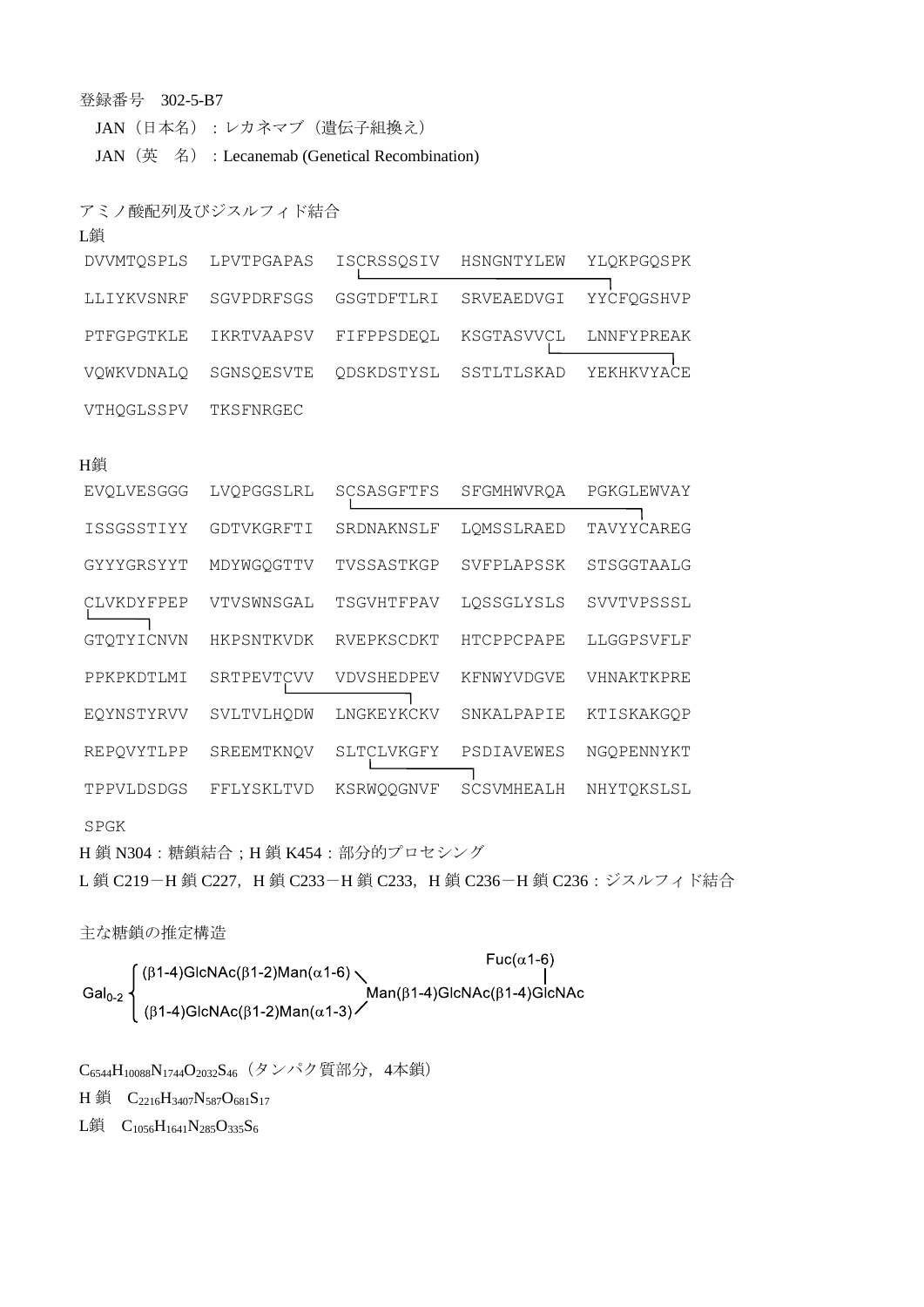レカネマブは,遺伝子組換え抗ヒトアミロイドベータペプチドモノクローナル抗体であり,その相補性決 定部はマウス抗体に由来し,その他はヒトIgG1に由来する.レカネマブは,チャイニーズハムスター卵巣 細胞により産生される.レカネマブは,454個のアミノ酸残基からなるH鎖(γ1鎖)2本及び219個のアミノ 酸残基からなるL鎖(κ鎖)2本で構成される糖タンパク質(分子量:約150,000)である.

Lecanemab is a recombinant anti-human amyloid beta peptide monoclonal antibody, the complementarity-determining regions of which are derived from mouse antibody and other regions are derived from human IgG1. Lecanemab is produced in Chinese hamster ovary cells. Lecanemab is a glycoprotein (molecular weight: ca. 150,000) composed of 2 H-chains (γ1-chains) consisting of 454 amino acid residues each and 2 L-chains (κ-chains) consisting of 219 amino acid residues each.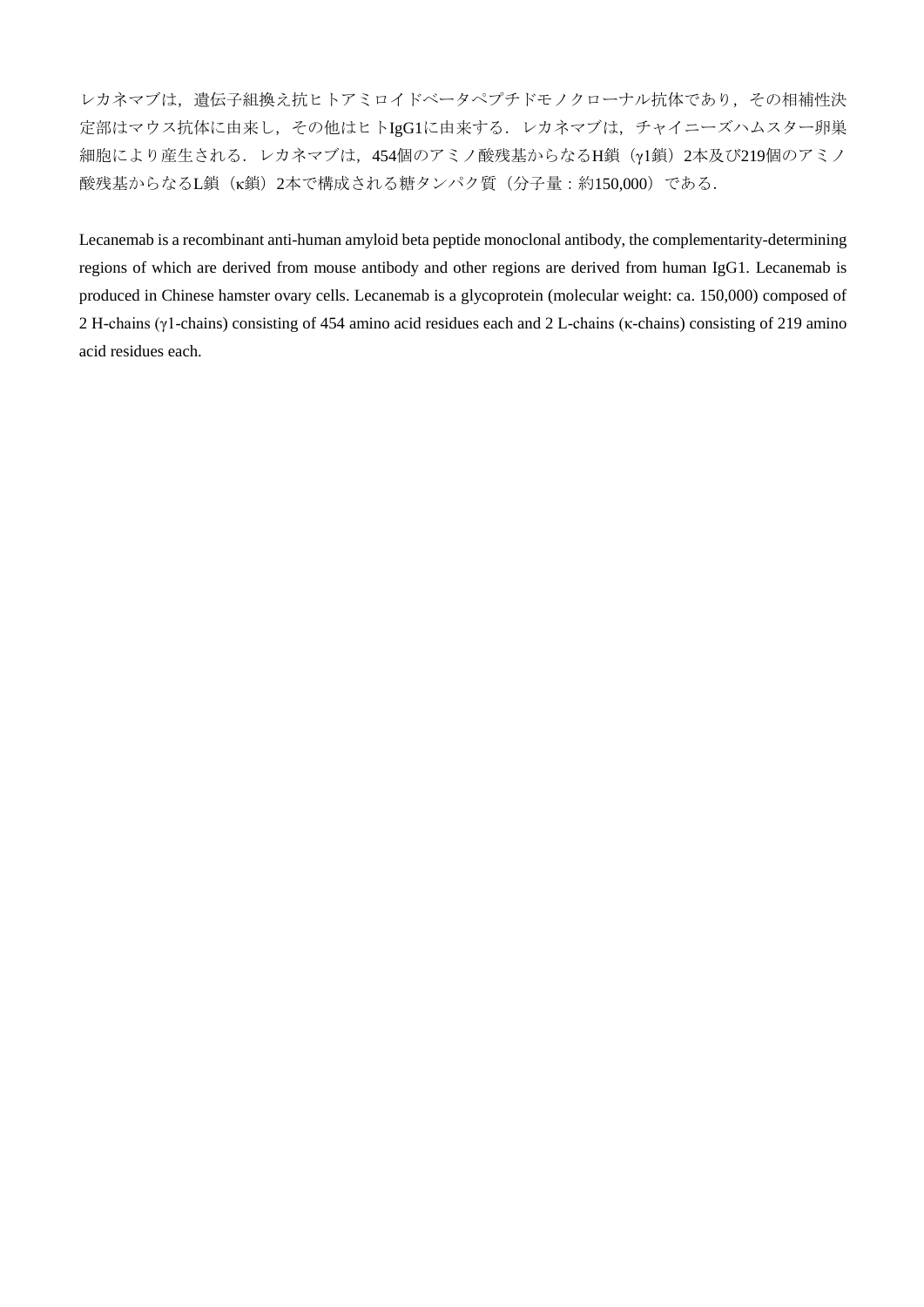JAN(日本名):デュークラバシチニブ JAN (英名): Deucravacitinib



# $C_{20}H_{19}{}^{2}H_{3}N_{8}O_{3}$

6-(シクロプロパンカルボキシアミド)-4-[2-メトキシ-3-(1-メチル-1*H*-1,2,4-トリアゾール-3-イル)アニリノ]- *N*-( <sup>2</sup>H3)メチルピリダジン-3-カルボキシアミド

6-(Cyclopropanecarboxamido)-4-[2-methoxy-3-(1-methyl-1*H*-1,2,4-triazol-3-yl)anilino]-*N*-( <sup>2</sup>H3)methylpyridazine-3-carboxamide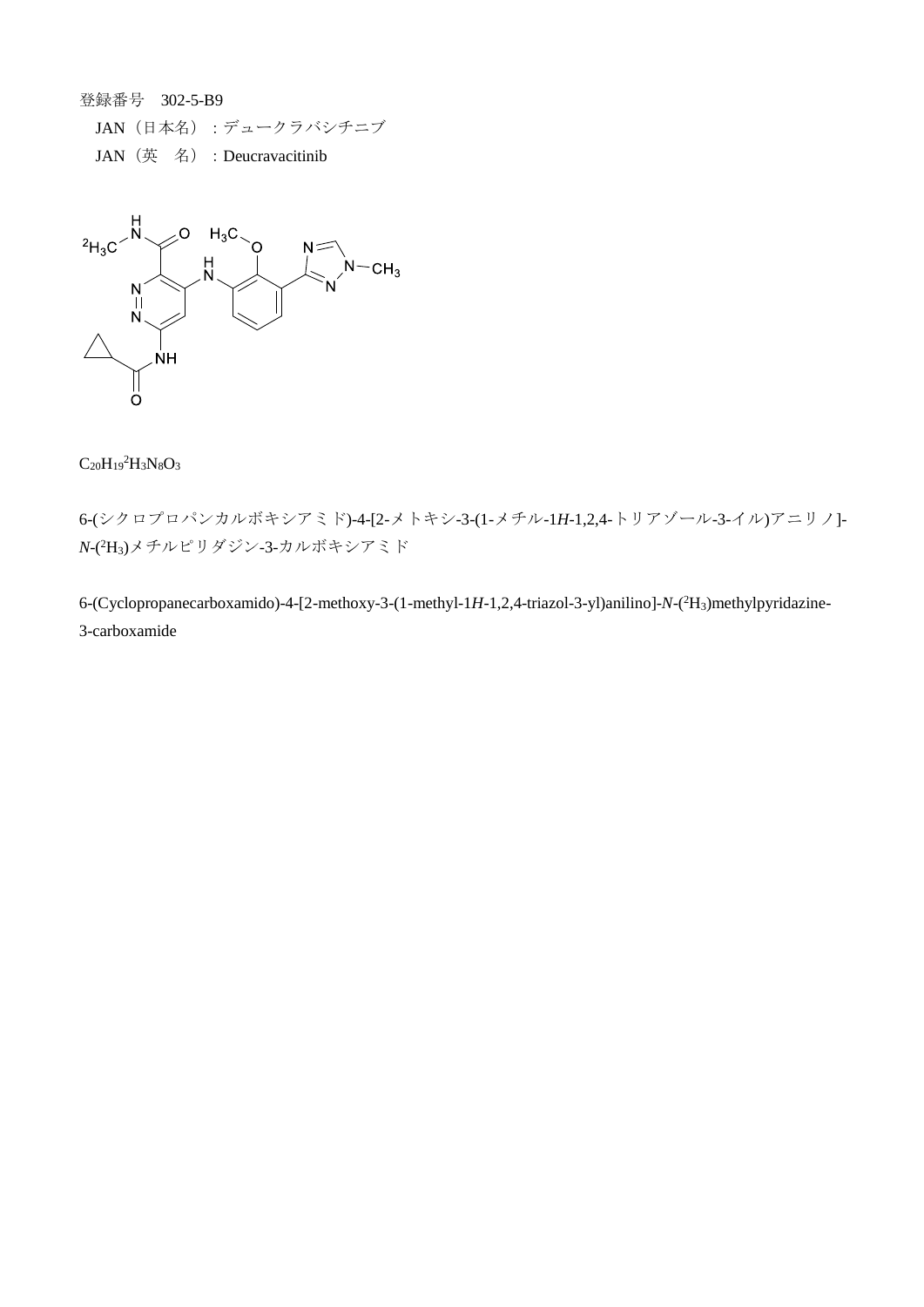JAN (日本名): サバトリマブ (遺伝子組換え) JAN (英名): Sabatolimab (Genetical Recombination)

## アミノ酸配列及びジスルフィド結合

### L鎖

|                     | AIOLTOSPSS LSASVGDRVT ITCRASESVE YYGTSLMOWY OOKPGKAPKL |  |  |
|---------------------|--------------------------------------------------------|--|--|
|                     | LIYAASNVES GVPSRFSGSG SGTDFTLTIS SLOPEDFATY FCOOSRKDPS |  |  |
|                     | TFGGGTKVEI KRTVAAPSVF IFPPSDEOLK SGTASVVCLL NNFYPREAKV |  |  |
|                     | OWKVDNALOS GNSOESVTEO DSKDSTYSLS STLTLSKADY EKHKVYACEV |  |  |
| THOGLSSPVT KSFNRGEC |                                                        |  |  |

H鎖

| OVOLVOSGAE        | VKKPGSSVKV | SCKASGYTFT | SYNMHWVROA            | PGOGLEWMGD |
|-------------------|------------|------------|-----------------------|------------|
| IYPGNGDTSY        | NOKFKGRVTI | TADKSTSTVY | MELSSLRSED            | TAVYYCARVG |
| GAFPMDYWGO        | GTTVTVSSAS | TKGPSVFPLA | PCSRSTSEST            | AALGCLVKDY |
| FPEPVTVSWN        | SGALTSGVHT | FPAVLOSSGL | YSLSSVVTVP            | SSSLGTKTYT |
| CNVDHKPSNT        | KVDKRVESKY | GPPCPPCPAP | EFLGGPSVFL            | FPPKPKDTLM |
| <b>ISRTPEVTCV</b> | VVDVSOEDPE | VOFNWYVDGV | EVHNAKTKPR            | EEQFNSTYRV |
| VSVLTVLHQD        | WLNGKEYKCK | VSNKGLPSSI | EKTISKAKGO            | PREPOVYTLP |
| PSOEEMTKNO        | VSLTCLVKGF | YPSDIAVEWE | SNGOPENNYK TTPPVLDSDG |            |
| SFFLYSRLTV        | DKSRWOEGNV | FSCSVMHEAL | HNHYTOKSLS            | LSLG       |

H鎖 Q1:部分的ピログルタミン酸; H鎖 N295:糖鎖結合 L鎖 C218-H鎖 C132, H鎖 C224-H鎖 C224, H鎖 C227-H鎖 C227: ジスルフィド結合

主な糖鎖の推定構造

GlcNAc-Man<br>Man-GlcNAc-GlcNAc<br>GlcNAc-Man Gal<sub>0-2</sub>